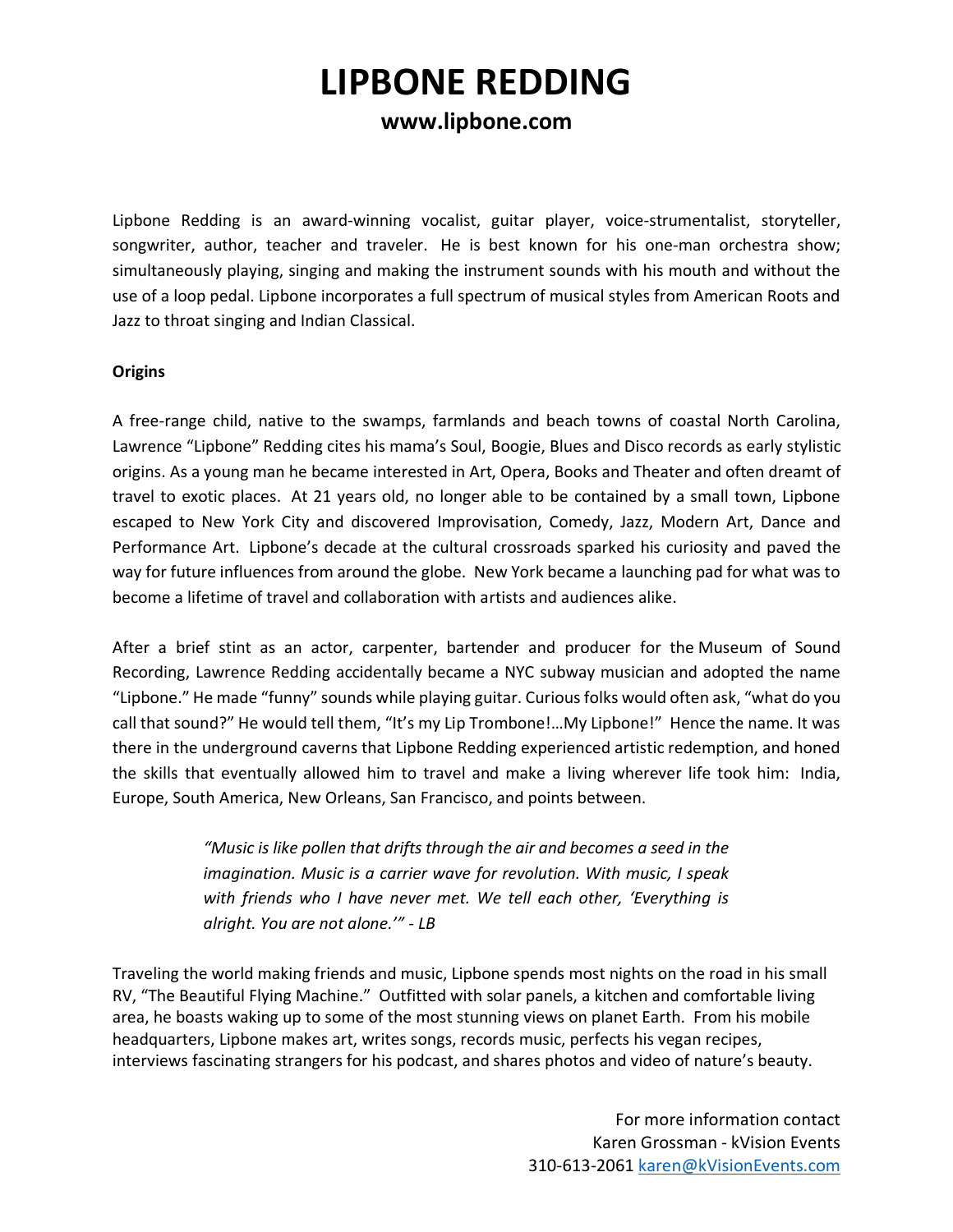## **www.lipbone.com**

Theaters, festivals, house concerts and private parties make up the bulk of Lipbone's schedule of 200 performances per year. He has shared the marquis with Marcia Ball, John Mayall, The Dirty Dozen Brass Band, Tab Benoit, Cyril Neville, Jimmy Hall, Jonathan Edwards, Rita Wilson, Shemekia Copeland, Tommy Castro, The Kentucky Headhunters, Black Oak Arkansas, Carolyn Wonderland, Dr. John, The Steeldrivers, The Screaming J's, and many others. Lipbone collaborates regularly and performs often as a special guest. Depending on local conditions, you might experience Lipbone as a solo act, a duo, a trio, or a quartet and its always a good time.

### **East Village Days**

After several years of globetrotting with a backpack and a guitar, Lipbone Redding once again returned to New York and emerged into the vibrant East Village nightlife scene. With plenty of pavement pounding diligence, he became an act sought by local club owners. Jules Jazz Bistro on historic Saint Mark's Place had become the de facto musical home of Lipbone Redding. The Lipbone Show on Friday nights was often standing room only. It was at Jules that Lipbone developed his unique style of musical storytelling. In a rowdy cabaret atmosphere, fueled by champagne and fun, the Lipbone Orchestra was born.

During the East Village days, Lipbone received encouragement from producer Ahmet Ertegun, founder of Atlantic Records. At a gig one night, Mr. Ertegun offered his hand and confided "You play trombone with no trombone, better than some trombone players that I know. Keep at it." Lipbone took the compliment as a directive and a blessing. It was at that moment that he realized that the music was more important than the self.

Soon after the encounter, Lipbone signed with Indie label, **BePop Records**, founded by bass player and producer Jeff Eyrich (Natalie Cole, Tanya Tucker, T-Bone Burnett, John Cale, The Blasters, The Plimsouls, Dave's True Story, Cheech & Chong). While with the label, Lipbone released 6 albums (**Hop The Fence**, **Party On The Fire Escape**, **Science Of Bootyism**, **Unbroken**, **Esmeralda**, and **The Best of LB: Volume 1)**. Each album had at least one single that received national radio play.

#### **Modern Dance**

During his time in New York, Lipbone was hired by choreographer/dancer, Bill T. Jones (Spring Awakening, Fela!) to work on an evening length show, **Chapel/Chapter**. The live performance played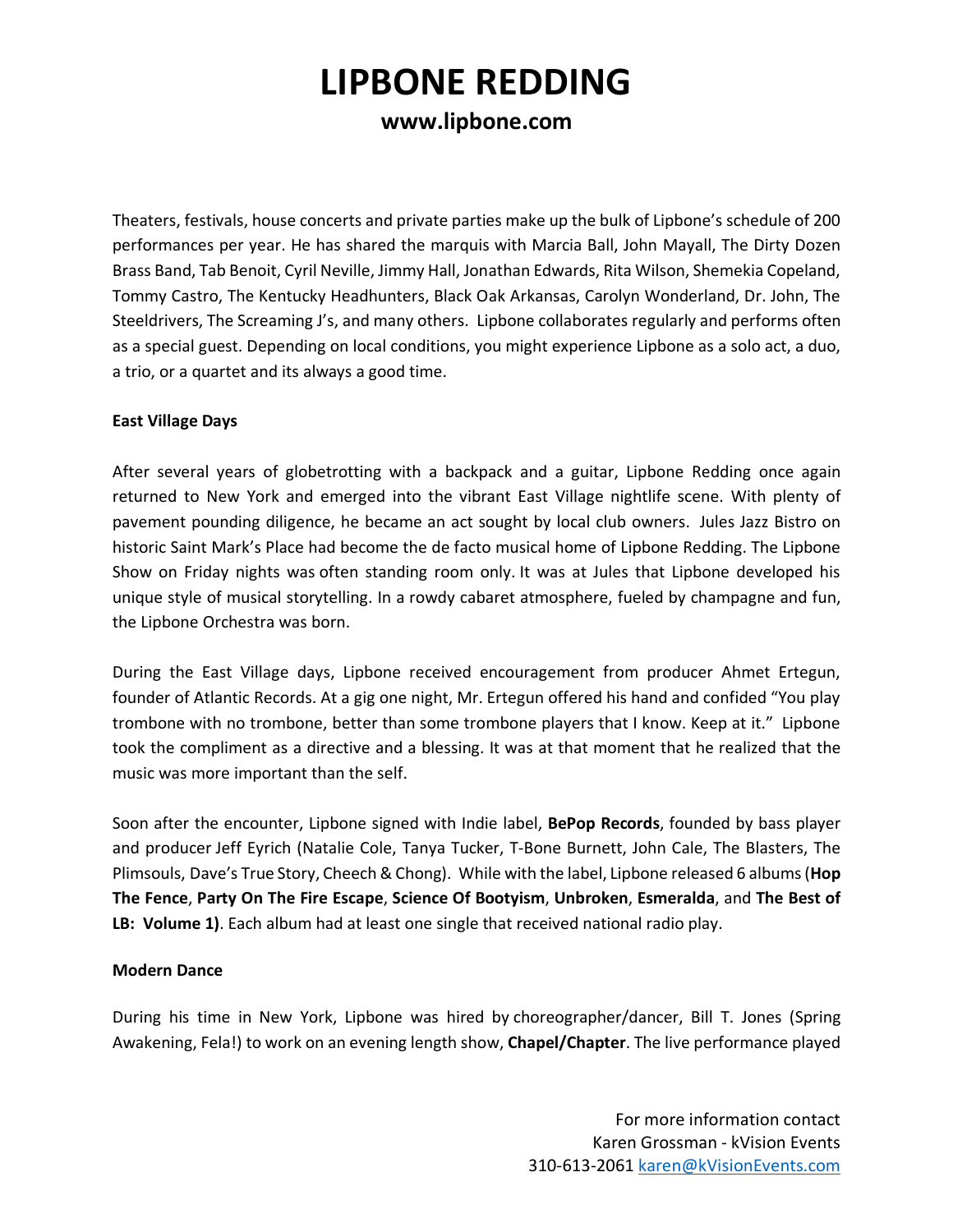## **www.lipbone.com**

to audiences worldwide and the production won an **OBIE award** for Best Collaborative Performance. The music was hailed by the New York Times as *"Magnificent!"* Lipbone has performed with dancers and dance companies throughout his career. His knack for dramatic and comedic sounds and his unique vocal music are a welcomed addition in a live setting. He gives credit to Dance for all the music that there ever was.

#### **Life On The Road**

Slowly but surely, the enchantment of the road kept Lipbone out for weeks at a time and touring became more lucrative than residencies and regular gigs in New York. With the release of his first album, *Hop The Fence*, Americana radio stations around the country began to spin Lipbone's music. Singles like **"Dogs Of Santiago"** gained traction and obligation to the listeners mounted. Travel was always a part of the dream, but it was finally starting to pay off.

Eventually, Lipbone left the bright lights and big city altogether to pursue his dream of a traveling one-man orchestra. Needing an outlet for his stories and novel musical tendencies, he began work on his next incarnation. With a light heart and an open mind, he has put together a one-man show that incorporates a lifetime of stories and songs, an uncanny vocal range, a nylon string guitar, a kitchen spoon, duct tape, and that funky Lipbone groove. Luckily, most Lipbone fans are open new and interesting twists and turns.

### **Nowadays**

Recently Lipbone's live show was featured on **PBS, On Tour with Lipbone Redding**. The program has been seen by viewers nationwide.

Most recently, Lipbone has released a digital album on his own label, *Beautiful Flying Records*  entitled **Return Of The Beautiful***,* co-produced by Mashti (Mads Nordheim). The two have collaborated on an earlier record entitled **Runaway Snail**, recorded in Goa, India. Both albums are available in digital format from *www.LIPBONE.com*, on Spotify and iTunes.

With the decline of CDs and physical music merchandise, Lipbone has taken a new tact. Already making art and writing on a daily basis, he has been making small runs art booklets with full album